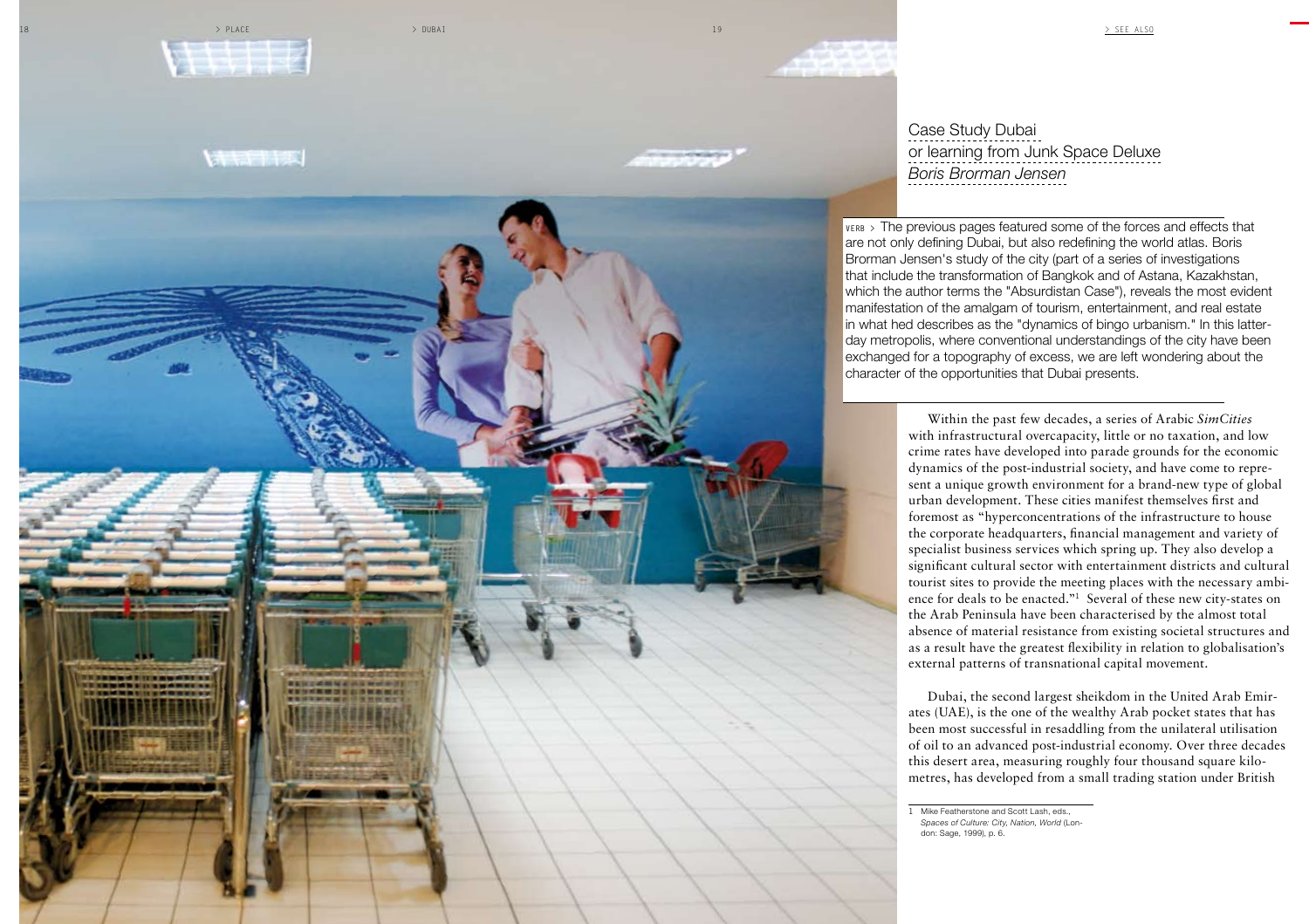







protectorate to a city-state of roughly 1.3 million inhabitants with one of the world's fastest growing economies. Less than 10% of Dubai's gross national product is directly based on oil production, and one of the main reasons for this formidable shift in economics is without a doubt the enormous investments over recent decades that have fertilised Dubai's desert surface with infrastructure and other site development projects. **<sup>2</sup>** Since independence at the begin ning of the 70's, the UAE have spent US \$225 billion on expand ing this infrastructure: "Oil wealth has been able to give Dubai, and the whole of the UAE, the most advanced and sophisticated infrastructure in the world." **3**

Eight-lane motorways linking regular clover-shaped distribu tion centres run through the desert of Dubai and divide almost desolate areas into strategic plots. Enormous power plants with pipelines connected directly to the oil wells send vibrating energy grade lines towards the horizon. Desalination plants with widely branched distribution systems alongside modern communication technologies form an open plan structure of technological fertility along the Persian Gulf. Together with a rapidly increasing number of spectacular high-profile projects and landmarks such as luxury hotels, offshore holiday resorts, extravagant golf courses, govern mental offices and financial Towers of Babel, infrastructure is the very foundation on which the city makes its base, not just physi cally and functionally, but also very much as a unifying narrative.

Like most contemporary cities, Dubai is not defined by a clear demarcation line between productive and unproductive, between culture and nature, between built-up areas and open landscape. As in most generic cities, the boundaries of urban culture are both internal and external. In Dubai, the desert is everywhere—inside, between, and around urban developments. What defines presentday culture and marks a boundary is the limit of its infrastructure. East of the outer motorway is where the territory of Hummer expeditions and the "old Bedouin age" begins. Infrastructure is the foundation of this desert state. It shapes the very contours of the civilisation behind its formation and is, therefore, the object of an indigenous ornamental culture. The pockets of inaccessible landscape fragments that are a consequence of the large motorway intersections and roundabouts are not just downsides, meaningless distributional spaces, or logistical marks in the sand; they func -

**2** "With the ambitious Maktoum family at the helm, billions of petro-dollars have been in vested in the development of an infrastructure which has transformed Dubai into a regional capital for leisure and sport, commerce and trade re-export, exhibitions and conferences, as well as a global aviation hub and the

world's fastest growing tourist destination." *Dubai International Airport Yearbook and Directory* 2002/03, p. 8.

tion as quasi-parks and oases of botanical clusters in the midst of one of the world's most infertile areas.

Seen in contrast to the all-encompassing and constant drought, these enclaves of realised mirages appear to be both convenient centres of orientation and strategic statements. The ritualistic maintenance of all the residual areas around the larger roads along with the enormous sums that are spent on irrigation of infrastruc tural SLOIP **<sup>4</sup>** have turned a term formerly referring to waste and exclusion into the most likely candidate for a new key player in the struggle to define a postmodern public domain. Pivotal points of the road system are monumentalised with apolitical artefacts, which, at a formal distance to the political reality, far exceed the abstraction of "Western" modernism's democratic sculptures. A 30 to 40 foot tall coffee set, a gigantic clock with built-in foun tain, and different synthetic natural scenarios adorn nexuses of a city-state that has its roots in mobility and celebrate a seemingly random, but nonetheless collective, narrative.

If the road system were merely intended as a physical form of conveyance and a basic necessity for economical circulation, the embedded codes and the epos of mobility, which the cultivation of all residual landscapes **5** illustrates, would not just be a metastructure of waste of heroic dimensions, but altogether meaning less. Modern Dubai is not the result of an accumulative culture; its source of origin eroded in the desert sands long ago, and its material history cannot be written as a progressive crossing of thresholds. Naturally, the pivotal points of the traffic network are the crown jewels of the state-owned investment project, but they are also the dynamic spaces that best bear witness to the abrupt process which characterises Dubai's cultural and economic devel opment.

And why should *Autopia* not have its own monuments, when the motorway system of a freeway culture is, as noted by Ameri can architectural historian Reyner Banham, already a place with its own consistency and conceptual coherence? 6 The roundabout and the motorway intersection's monuments of transition may be to the postmodern city what the triumphal arch and the city wall were to the concentric city. These regular plots of land and sites for development between corridors of transport and communica -

**4** "SLOIP" is Lionel Brett's acronym for "Space Left Over In Planning." See Brett, *Parameters and Images: Architecture in a Crowded World* (London: Weidenfeld and Nicolson, 1970).

because they are employed as dumping sites for the surplus residue of sludge from the wastewater treatment plants.

**5** The areas are residual landscapes in a twofold sense. Firstly because they constitute a resi due in terms of planning areas, and secondly

**6** Reyner Banham, *Los Angeles: The Architec ture of Four Ecologies* (Berkeley: University of California Press, 2001 [1971]), p. 195.







**<sup>3</sup>** According to *Gulf News* online edition, Nov. 11, 2001 and Jan. 29, 2002 (accessed 02- 06-2005).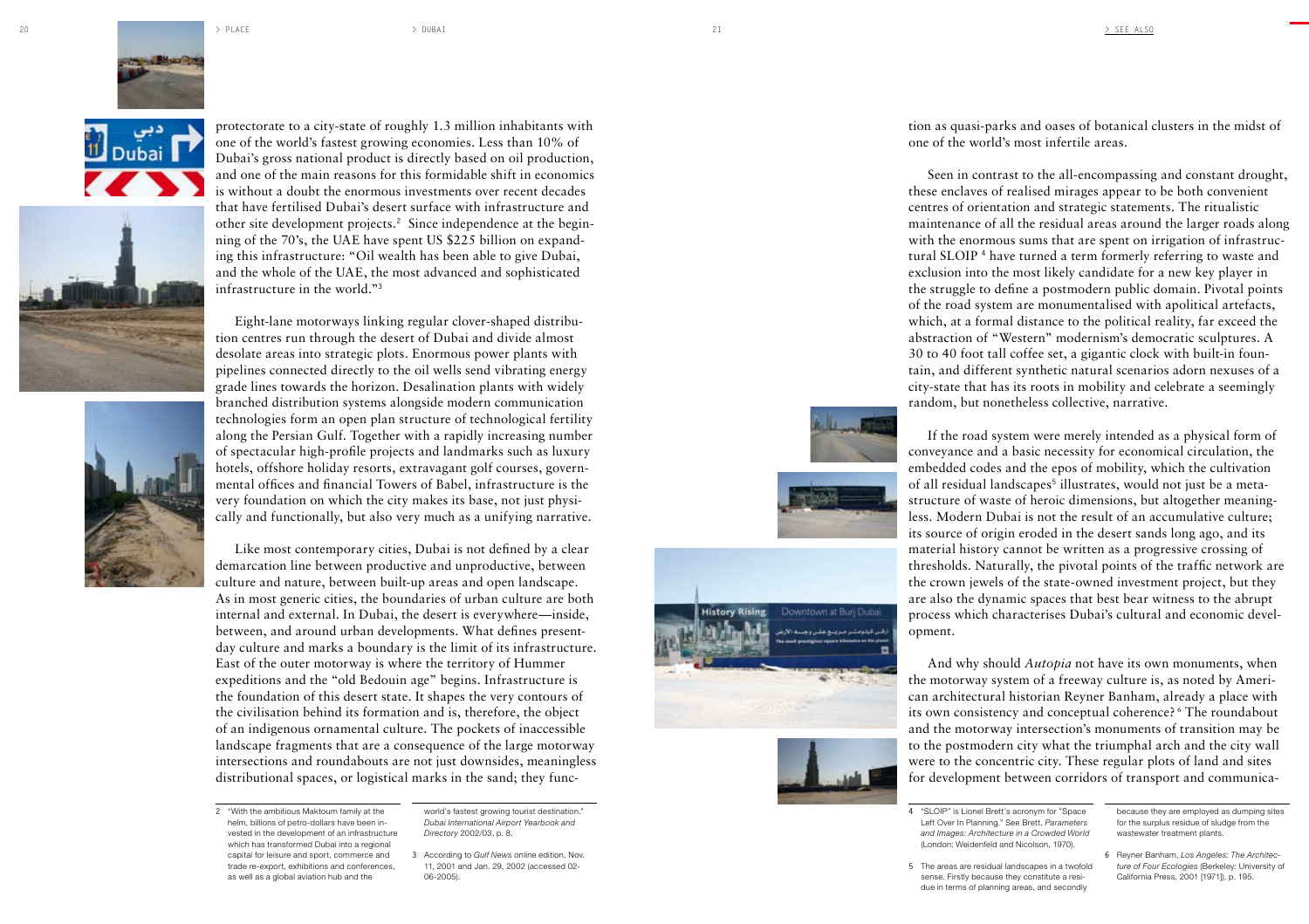tion are separated into a rational sector system, where a numeric code indicates the physical location of the area, its intended utilisation and its placement in the economy; for example, sector 221 to 224 (Dubai International Airport), sector 252 (Mushrif Park), sector 251 (Mirdif Housing Area), sector 364-365 (Al Quoz Industrial Area), sub-sector 64 (reserved for protection of the natural environment), etc.

Urbanised Dubai comprises a rectangular system measuring roughly 500 square kilometres of more or less scattered built-up areas, which run along the coast from the frontier with neighbour ing state Sharjah in the north to Jebel Ali Harbour in the south. No original city centre can effectively be said to exist. The major ity of the old buildings have been demolished long ago, but the street structure around the tidal inlet Dubai Creek, which divides the old harbour area into two separate districts, Bur Dubai and Deira, has retained part of its concentric structure and has become a loose knot in an organic grid structure of north/south bound arteries and east/westbound connecting roads. Quite a bit of scat tered urban development takes place; old buildings are demolished to make space for new ones and empty spaces are filled. However, primary growth takes place, unsurprisingly, within those areas left untouched by the infrastructural system, which despite a calcu lated overcapacity nevertheless requires regular expansion in order to absorb the increasing growth. In Al Barshaa and Al Sufouh in the free trade zone to the south, large billboards and numerous construction cranes bear witness to ongoing development, which soon will cause a local bottleneck in the system.

There has been an attempt to organise Dubai's urban develop ment according to something that resembles a traditional modern ideal. This involved clear zoning and a rational organisation of production in a finely woven network of mobility, which work according to a kind of *fuzzy functionalism* rather than Fordism's principle of assembly line order. **<sup>7</sup>** In spite of clear planning into patterns comprising monofunctional areas and the overall rectan gular systems, the culture of construction that has emerged does not behave according to any known ideal. Clearly, the scattered structure of growth oases does not match the concentric model, nor does it call to mind anything that can be traced back to the earlier autonomous enclaves of known polycentric conurbations.

**7** "Fuzzy logic" describes propositions handling a weak logic which is neither true nor false. Fuzzy or weak logic is used to control programmes dealing with unique processes (for example, in advanced washing machines) which can not be contained within the framework of scientific management. "Fuzzy functionalism" could be used as a metaphor

to describe the highly rational, and at the same time eccentric, planning schemes used in Dubai.

















Neither is this situation controlled by the formalistic principle of dispersion, which ribbon development immediately simulates. Dubai has a backbone of development along the coast, but all modern programmes such as business parks, financial headquar ters, residential enclaves, shopping centres, tourist destinations, fun and recreational landscapes, which make up the greater part of urban growth, are too scattered to form a recognisable territo rial pattern, and the single units are too solitary to form unitary connections. The city is a fragmented, post-polycentric environ ment held together by technologies with their base in mobility, whose general layout is a "French landscape," but whose local organisation complies with an "English garden plan," and whose economic dynamic is globally oriented.

On many points, this combination of rational structure, autonomous internal organisation and external growth conditions makes Dubai a good representative for what California geogra phers Michael Dear and Steven Flusty have labeled "keno capital ism." **<sup>8</sup>** The overall system of infrastructures that mechanistically divides the uniform desert landscape into numbered units, just like a bingo game board, and the incoherent pattern of private development projects descending from above, like pieces that have been drawn in some external investment game with no relations of physical proximity, make the image of "the city as gaming board seem an especially appropriate twenty-first century successor to the concentrically ringed city of the early twentieth century." **9** With globalisation, Dubai has become a pioneer for this kind of "bingo urbanism"—a mosaic of monocultures in a field of busi ness opportunities.

**The Expo-isation of the City** 

Today, Dubai's social infrastructure is split up into different functions and units, where tasks are undertaken by operators in a market driven by competition. The entrepreneurial display of desalination plants and sewage systems, which were synony mous with Dubai's institutions in the first consolidation phase, has taken on a much more diverse character both economically, functionally and aesthetically. With the booming of the global ized economy, Dubai has become a kind of world's fair: a colos -

**9** *Ibid.*, p. 81.

**<sup>8</sup>** Michael Dear and Steven Flusty, "The Post modern Urban Condition," in Featherstone and Lash, *Spaces of Culture*, p. 77.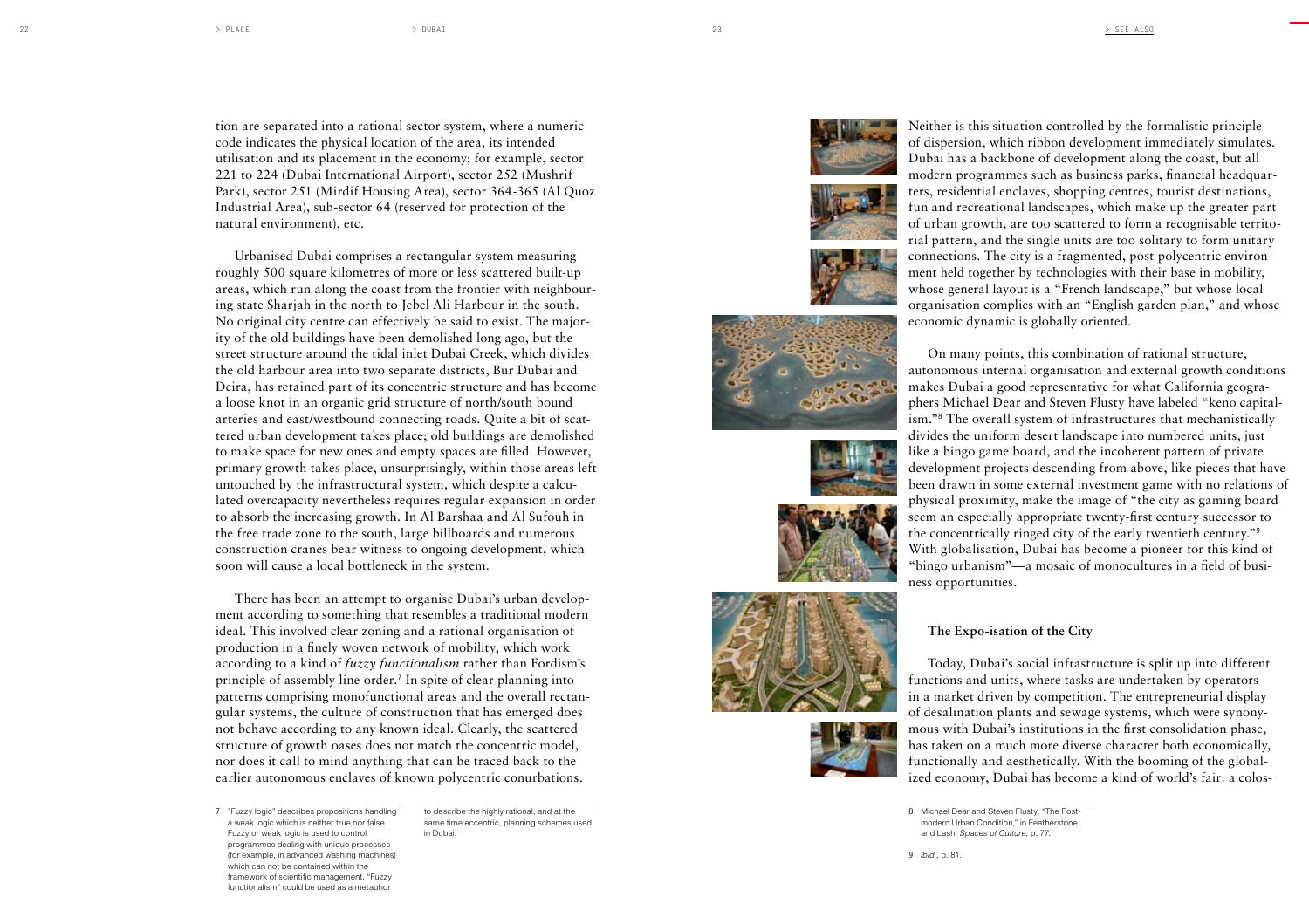sal Expo where several of the participating entrepreneurs have themselves become corporate micro-nations, competing against each other in the global market with regard to transportation systems, waste disposal, security, communication technologies, finance, insurance, cleaning, theme parks, hotels, holiday resorts, luxury buildings, shopping centres, and all the other components that form part of a post-modern society.**10** Just like the real Expo, Dubai has become a home to extravagant architecture from all over the world, a gated utopia full of people of all nationalities working or having fun for a period. This Expo-isation is much more multifaceted than the traditional world fair, and its organi sation is more complex, but otherwise there is a striking similar ity. In short, Dubai as a phantasmagorical picture is no longer a framed narrative, but a fiction used actively to create history.**<sup>11</sup>**

The majority of Dubai's "population" are expatriates with no formal political influence, so civil rights are more or less reduced to work, security and consumption. And this cosmo-cultural security state has no common ritual calendar; it has relative reli gious freedom, because neo-liberalism to a large extent overrules clericalism, and people thus tend to their own Gods, while bow ing to an economical cycle that operates as a permanent fun fest. All shopping days are holy days in the calendar of the shopping centre. In this connection, Expo-isation functions as a common aesthetic basis for different expressions of lifestyle and habits of consumption, and the theatrical language which is mechanically iterated by Dubai's inflated generic architecture has become the vernacular expression of the global space. The interconnected network of cities favoured by the new global economy establishes bridgeheads to tax havens, but is also made attractive by the unique combination of booming sales and entertainment extrava ganza which is institutionalised by the Expo. The layout of this experience economy, or "funscape," is a significant factor for localised planning of the global flow of money, and has therefore become an important strategic parameter in urban development. The multinational companies that establish their market stalls in Dubai do not pay tax, but their display of a transnational elite, glamorous on the golf course and enviable in its absolute con sumer freedom, is extremely profitable business in itself. This wonderland of wealth has become one of the tourist industry's new raw materials, and the entry fee is one of the Expo-ised city's











most important sources of income. According to the Ministry of Tourism, 25% of Dubai's GNP today derives directly or indirectly from tourism, and there are no signs that this percentage will decrease.**12** The expected number of visitors will, according to the airport authorities, increase from the present 15 million to 45 mil lion a year within the next three decades.**<sup>13</sup>**

The Expo's thematic organisation of space in expressive and introverted monoliths is, moreover, a principle of order that can assemble the various programmes and, to a certain degree, control bingo urbanism's random pattern of expansion. In contrast to an actual Expo, Dubai is not arranged around national pavilions but established in territorially independent functioning units, which are grouped as miniature cities. The past, for example, is exhib ited in The Heritage Village, the Diving City and the Al Boom Tourist Village. Entertainment and events are regarded as a world order and are, therefore, to be found in Dubai Land, Dubai Fes tival City, Children's City, Wonderland, and Global Village. Funshopping is in Wafi City and Deira City Centre. Communication, knowledge and technology can be encountered in Dubai Internet City, Knowledge Village and Dubai Media City. The financial city booms in World Trade Center and along Sheik Zayed Road. Exclusive accommodation, yachting and golf are united in Emir ates Hills ("Residential golf course estate"), The Lakes ("A profes sionally planned residential gated community"), The Meadows ("EMAAR's premium villa project"), and Dubai Marina ("The world's largest master planned waterfront development of its kind"). Meditative retreats and "Lush Landscapes" lie side by side in Creek Side Park, Safa Park and Mushrif Park.

The most significant alteration to this global post-industrial city state may be the introduction of the extensive enclaving that defines the Expo's places, coordinates the heterogeneity of space, and keeps the architectonic elements apart. This Expo-isation, which has split Dubai's urban space into a solitary typology and into class enclaves, has an afterglow of re-feudalisation, and therefore exceeds a polycentric urban fragmentation in which each enclave as a decentralised unit contains a narrative of total ity. Although Dubai's post-polycentric urban pattern is generally woven together by infrastructure and exclusively differentiated by

**12** "With its oil resources running out, Dubai, part of the United Arab Emirates (UAE), has launched a multi-billion dollar tourism drive in an effort to establish itself as the Gulf's leisure hub." http://www.dubaicityguide. com/specials/palmisland.htm (accessed Jan. 29, 2003).

**<sup>10</sup>** Globalisation's tendentious dissolution of the nation state mirrors the tendency of interna tional companies to nominate themselves as habitats or micro-nations for certain lifestyles. Dear and Flusty, pp. 64–85.

**<sup>13</sup>** According to Dubai International Airport's website at http://www.dubaiairport.com/ (accessed Feb. 2003). The number includes transit passengers, which makes the airport the world's sixth fastest growing and at the same time Dubai's most important shopping centre.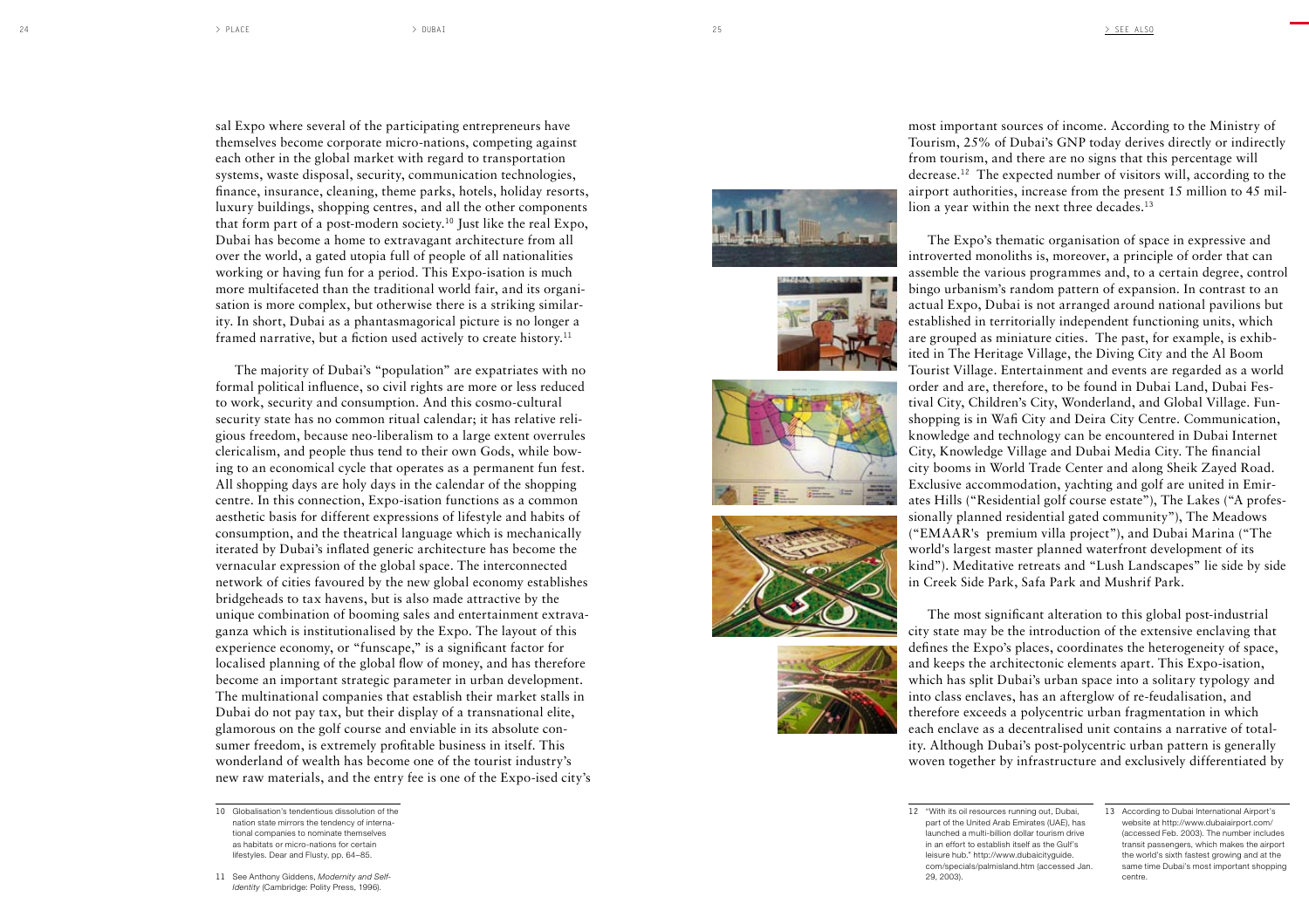Expo-isation, the representation of the city as material culture has no indexical picture to refer to.

Like the hypertext, this elusive epic has no unifying principle. There is no stylistic discrepancy between, for example, the Egyptinspired entrance of the Wafi shopping centre and the adjacent High-Tech residential tower. The stories are coordinated, and postmodern citation has emancipated the continuity of history and pluralized the semantic logic of urban space. A filtration must take place if the contours of the germinating information society are to be differentiated from the sea of SPAM that blurs the distinction. The narratives of Dubai—for lack of a coherent theory to plot it with—must therefore be traced as a number of points of impact, or oases of evidence, in this cultural desert space.

Dubai is an extreme example of globalisation's significance to the city. It might be hoped, however, that the concepts presented here—bingo urbanism, EXPO-isation, The City of the Image, Genius Logo, wonder sprawl—can be utilised as spatial, cultural and political fragments for understanding, mapping and analysing the contemporary city increasingly affected by the forces of glo balisation.

One of Dubai's most well known landmarks, and one of the Expo-state's more extraordinary "trademarks," is undoubtedly the 321 meter tall luxury hotel Burj Al Arab, placed on a man-made island approximately 300 metres off the coast of Jumeirah in the southern urbanised area. The hotel represents the extravagance that the tourist ministry eagerly identifies as the true essence of Dubai. This monument is promoted in different brochures, not only as a point of reference for Dubai, but as "a universal sym bol of the new millennium." Like the Eiffel Tower, the hotel has an exterior skeleton that makes the building completely open internally. The balconies of the 202 duplex suites face inwards and form a 180 meter high lobby, wrapped in a filigree pattern of gilded ornamentation straight out of the Arabian Nights. The introverted culmination of the monument is effectively sealed from its surroundings. Apart from sunlight, only very big spenders,

celebrities and other heroes of consumption can occupy this tower of wealth. If the empty interior of the Eiffel Tower was the swan song of robustness, then the cavity of Burj Al Arab is the apotheo sis of the atrium.

The seven star hotel is neither the tallest nor the most expen sive structure and not even half as phallic as SOM's Burj Dubai, but has some sophisticated references to its archetype in Paris and is therefore the Expo-city's most vigorous landmark. "The Arab Tower's" over-dimensioned delicacy and the Teflon-coated, fibreglass reinforced screen of the façade bear witness to the "frontier" of contemporary engineering, just as the Eiffel Tower exposed the daring constructions of its time. In much the same way as Eiffel displaced the bourgeois salon up into the skies by placing a restaurant on top of the old monument, so the English engineer ing firm of WS Atkins has elevated the bar and the jet-set beach party to a height from which the world seems more inviting. The compositional crowning glory is the helicopter deck, which faces in towards the shore and marks the acme of this society, based as it is on mobility. What the observation pavilion of the Eiffel Tower provided for the general public, the Burj Al Arab provides for the international elite. Where the Eiffel Tower, metaphorically, was a triumphal arch that made it possible for industrialism to look down over the city of the past, Burj Al Arab is an emblem of the global elite's luxury paradise.

# **Palm Islands**

Just as the opulent luxury of the Burj Al Arab hotel transcends the scale of gradation for luxury hotels, so has it expanded Kevin Lynch's cognitive parameters of urban mapping in the automobile age.**14** Dubai has invented the Benchmark or something like a "Great Branding Reef strategy:" private investors are in the pro cess of building a series artificial islands in the sea between the harbour area, Jebel Ali, and the urban area, Jumeirah. The Palm Islands projects will be shaped as conventionalised palm tree sil houettes, and they will be large enough to form the foundation of a brand-new affluent society in the middle of the Arabian Gulf.

**14** Namely, edge, node, path, landmark and district. See Kevin Lynch, *The Image of The City* (Cambridge, MA: MIT Press, 1960).









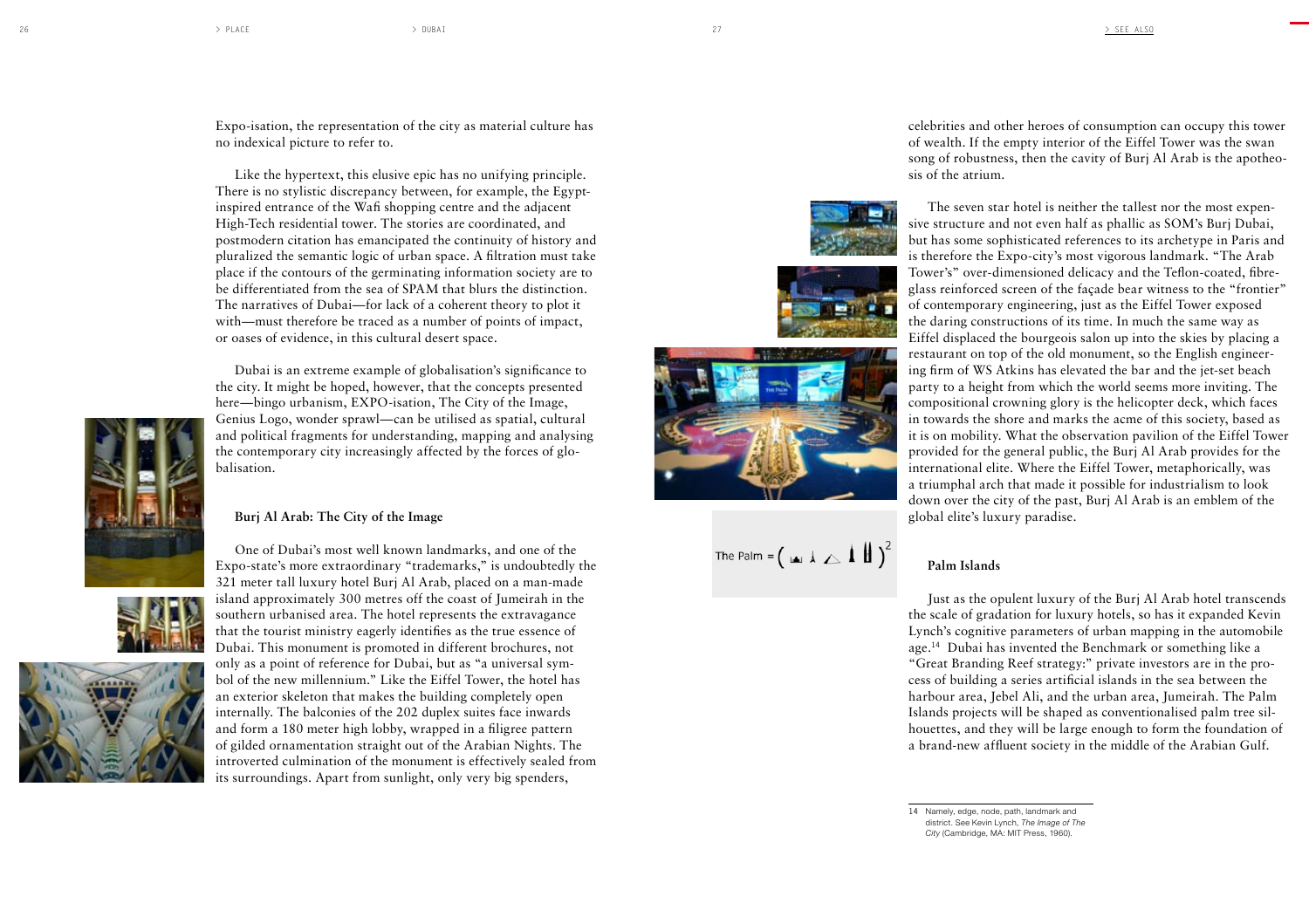The Palm, Jumierah and The Palm, Jebel Ali as the projects are called, will, when they are completed, expand Dubai's coast line by 166% and cover approximately 60 km 2 in area. They will boast 100 luxury hotels, 5000 exclusive beach-front houses, 3600 coastal apartments, four marinas, water parks, theme parks, innu merable restaurants, shopping centres, sport facilities, health spas, and cinemas. Each palm is compositionally divided into a trunk, consisting of a 300 meter-long suspension bridge to the mainland, which is accessible to the public, a privately gated crown as the centre, and an atoll formation in the shape of a half-moon with holiday hotels as its outer boundary.

By virtue of its extent and its urban qualities, The Palm is more than just an accretion on the existing city. The project has become the definitive icon of isolationistic urban development, because it has been so successful in its withdrawal from the existing urban landscape. The glamorous island has become a world-famous brand for luxury life, and as such has won the prestigious "Ameri can Corporate Identity Award" even before it has been completed.

## **Al Bastakiya District: Improving the Past**

Just as Dubai's future taking shape at a rapid rate, the city's past is also in a process of radical change. EMAAR proper ties—the very same company that is building a handful of new golf communities and luxury enclaves in the Jumeirah district—is restoring and rebuilding the "old" Dubai around the tidal inlet's southern bank in Bur Dubai. From the Al Fahidi roundabout in the east and nearly 1000 metres to the west, there will, in a few years time, be a brand-new and historically transformed urban area consisting of the Al Bastakiya and Al Souk Kabeer districts, with several historical fragments of isolated buildings and smaller built-up sections scattered over a large area and hidden between modern developments. As the name implies, there is a souk in the area, but also a museum of ancient history and a small cluster of traditional buildings known as "bastakiya," erected in coral stone and constructed around a confined courtyard, with characteristic cooling wind towers sticking out over their flat roofs.

A predetermined route through the area is the main control mechanism which, in the future, will tie the districts to the nar rative of the city—"particularly those areas which are relatively unchanged by the fast pace of development."**15** The trip, which takes the visitor through the 16 most important points in the thematically bound narrative of the city's history, is estimated to last two hours. Following the itinerary, one is guided westward with pauses at strategic places: the "Ruler's Office"—the so-called Diwan—opposite the eastern entrance of the museum (the build ing is from 1990 but is built in old style with majestic cooling tow ers); Al Taleb Street, past the textile souk and further westward to a promenade that runs along the inlet; Shaikh Saeed, Al Mak toum's former residence in Al Shindanga, far enough away from the first sights that the connection to "the old" Dubai is primarily the stuff of narrative.



Where planning used to assume that life could be moulded through the control of space, now it is apparently space that, more or less, controls the market's organisation of life as style. Jon Jerde, the architect behind the Dubai Festival City urban develop ment project, expresses this paradigmatic twist in the social gram mar of architecture: "Our curves are not formal, but perceptual; they are used to draw people in."**16** In much the same way as optical illusions and anamorphoses of the baroque era attempted to burst the physical limits of space by capturing the attention of the spectator from a specific position, so urban space is now controlled by a script that directs consumers around a constantly expanding consumption. Dubai Festival City is organised like a story: Jerde calls this a "scripted space", and even the name Dubai Festival City underlines the festivalisation of the city: "'The Disneyland effect' has entered our language, to remind us that hypertrophied mall 'cities' have become essential to globalized tourism."**<sup>17</sup>**

This new city-in-the-city will consist of 15 different districts that broadly cover different target groups, mapped out through market research. The plan itself is shaped like a tadpole. A 55-sto rey tower constitutes the landmark of Festival City and turns the

**15** *Dubai Townwalk Explorer* (Dubai: Explorer Publishing, 2000).

```
16 Jon Jerde, quoted in Frances Anderton, et. 
al., You Are Here (London: Phaidon, 1999), 
p. 198.
```
**17** Norman Klein, Op. cit. p. 113. Hypertrophy

is the medical designation of the abnormal enlargement of an organ.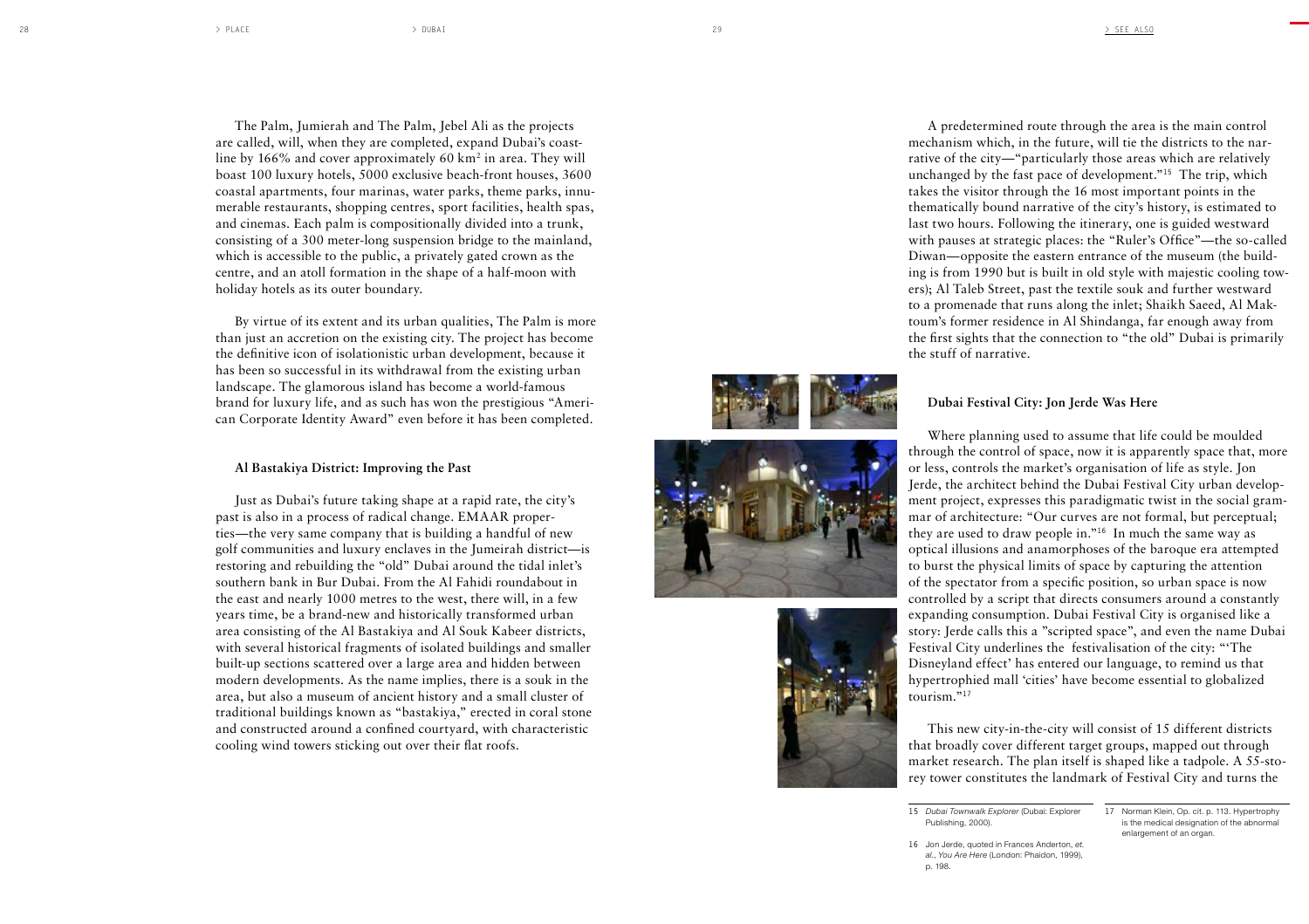







main orientation of the development westwards; a tail attached to the tower is comprised of stepped buildings whose winding curves suggest the maritime theme of "waterfront development." Once it is completed, this US\$4 billion development will be the largest "mixed-use real estate project" in the Middle East. All of the flats and hotel rooms are plugged directly into the airport, whose air space forms the physical portal of the development. Festival City is a consumption community: the inhabitants are customers, the city is a store, and the recreational facilities form part of the develop ment plan as effective production facilities.

Dubai Festival City is not bound to place as an expression of the idea of genius loci; if anything, it has its origins in what could be called the theory of Genius Logo: town planning as media strategy. The plan is a brand, a loyal double of the project's logo: "The logo reflects the dynamism of Dubai Festival City and will assist in establishing its image with its local, regional and interna tional audiences."**<sup>18</sup>**

#### **Dubai Shopping Festival: Entertainment Extravaganza**

Besides being the originators of Dubai Festival City, Al-Fut taim Investments is also one of the main sponsors behind Dubai Shopping Festival, which has been the biggest "retail cum enter tainment extravaganza" performance in Dubai since 1996. The festival, whose temporary headquarters, Global Village Dubai, is located within the Dubai Festival City area, takes place at the beginning of the spring and is an extraordinary initiative in the middle of the off-season period.

Global Village Dubai consists of different "international" pavilions that represent the event's leading actors and, at the same time, are a frame of reference for the territories that the producers wish to portray as their domiciles. It also stabilises the different festivities— as centre-less as the city itself—through the use of a variety of effects to attract mass attention, such as fireworks, music, food from all parts of the world, souvenirs, and lavish opening ceremonies. During the festival the city is also invaded by different fictive characters from the fairy-tale world: plastic dolls, smiling inflatable balloon faces, and itinerant costumes from Dis -







neyland that, typically, could be Aladdin, and almost always with out exception include Snow White and the Seven Dwarves, who guest perform in the city's parks and shopping centres in order to make the festival an even more fantastic experience.

In 2002, a wide range of arrangements was held under the sub-theme "One World, One Family, One Festival:" among others, the Dubai World Cup horse race, UEA World Cup "Endurance marathon," "Ideal Arab Mother and Family Awards," the golf tournament "Dubai Desert Classic," the Family Fun phenomenon "Safe City," a sand sculpture show, a wedding costume exhibition, various motor stunt shows and, last but not least, the "Hamdan bin Rashid Al Maktoum Award for Distinguished Academic Per formance." Most of the larger theme parks are involved in the fes tivities in much the same way as the shopping centres, which are incorporated as the projected arenas of the festival; but the space outside the commercial hotspots is also involved. In connection with the festival, several of the main arterial roads are assigned themes, which are supposed to transform the street space into out door galleries of artistic shows, sports activities and other "familyrelated" performances. In 2002 more than 2.5 million shoppers from all parts of the world participated in the performance of this urban event.

### **Wafi City: The Shopping City**

Wafi City is located in the Bur Dubai area south of the inlet, some hundred metres from Al Garhoud Bridge and the future Dubai Festival City (DFC). Like DFC, Wafi City is an amalgam of living quarters, recreational and entertainment programmes. In spite of their urban names, however, sites like Wafi City, Deira City Center, and Lamcy Plaza are all privately owned shopping centres. While their distribution and locations borrow from the image of the "old" city, the spatial organisation of their interi ors are without exception derived from the shopping streets and market places of the industrial metropolis. Furthermore, with these new mall conglomerates, the marketplace, the entertainment industry and the private housing market have been embodied into the same private sphere: "Wafi City… a whole new destination within one boundary."**19** What previously was separated function -

**<sup>18</sup>** http://www.afwebadmin.com/futtaimwatch es/new/details\_press.asp?id=860 (accessed Jan. 15, 2003).

**<sup>19</sup>** http://www.waficity.com/insight/index.htm (accessed 19.03.2003)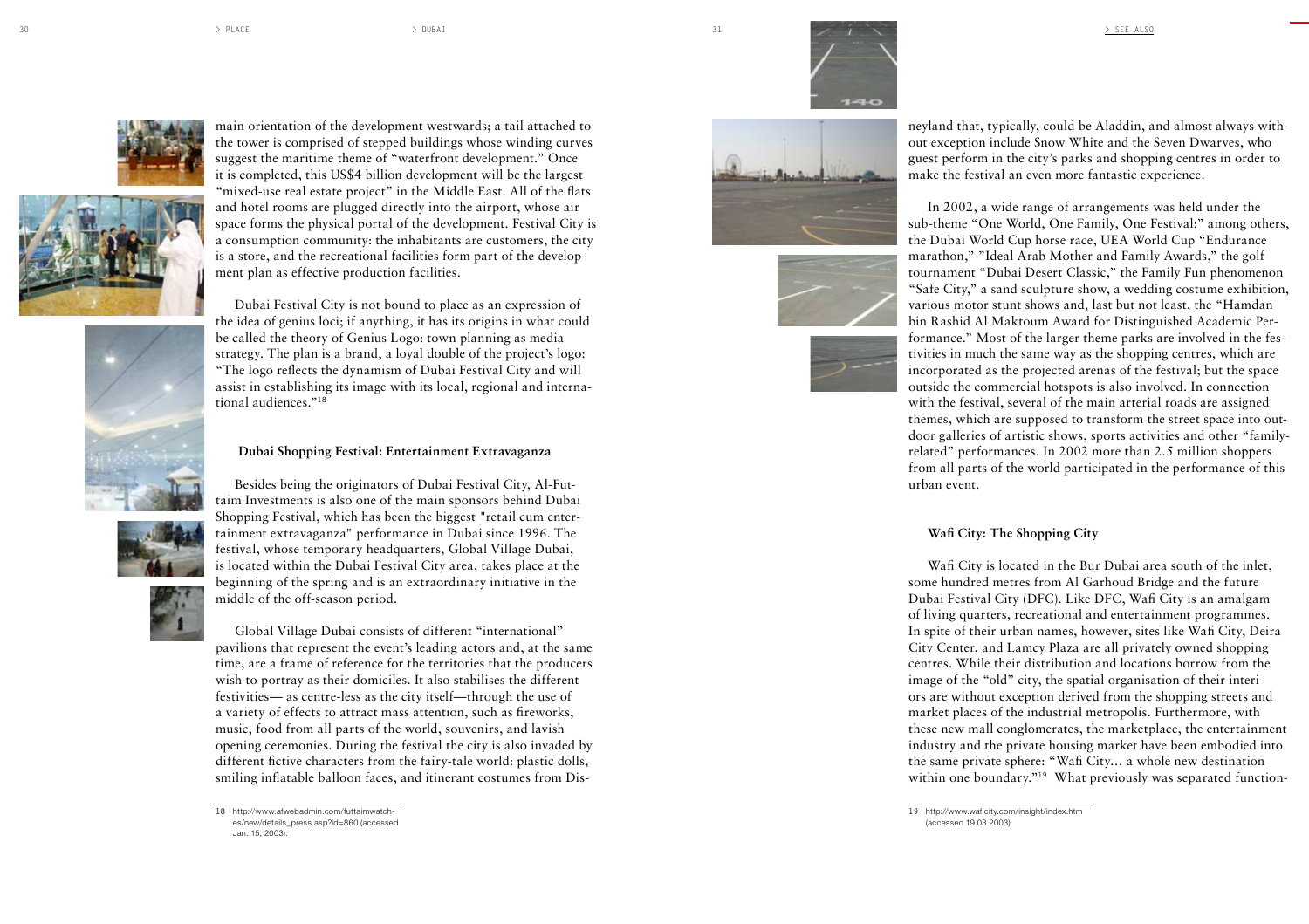ally has now been brought together, and what once lay scattered as parcels of private enterprise in public space is now lumped together around a new domain, which is neither private nor public in the classical sense.

Wafi City also publishes its own magazine, Insight—"The magazine from Wafi City that captures the essence of the good life."**20** The magazine is most closely related to examples like Benetton's Colors, which is neither a traditional advertisement nor an independent lifestyle magazine but a sort of hybrid. Printed in 25,000 copies twice a month, Insight is a tactical expansion of the contextual framework of the consumption location. The magazine is concerned with the products and lifestyles that Wafi City has defined as its potential market segment, both exemplifying how the battle for the new consumption public's virtual territory is being fought and demonstrating, in its discourse, an awareness of the cultural displacement of 'the state of things' that is at stake here. As MKM Marketing claims, "Insight means 'having the abil ity to see the inner nature of the hidden depths of things'—which is what *Insight* magazine is all about."**<sup>21</sup>**

## **Dubai Golf: Wonder-Sprawl**

On top of the hierarchy of the desert state's green enclaves are the golf courses, and the cherries on the cake in Dubai are undoubtedly the two full 18-hole courses of Dubai Creek Golf and Emirates Golf Club. With its contours in the shape of a fully rigged sail and prominent location at the waterfront of the inner harbour, the clubhouse of Dubai Creek Golf even has some refer ences to Utzon's Opera House in Sydney. These exclusive clubs have the status of cultural pearls. Dubai Creek Golf and Emirates Golf Club's courses are, furthermore, ranked highly by the inter national golf community. They have been awarded several interna tionally recognised prizes, and quite a number of prominent peo ple are members of these paradisiacal enclaves. Moreover, golf is an effective context of control—a liberated symbolic conduct that combines the acceptance of rules with strict discipline, the amal gamation of leisure time and work—and is thus typical of the new economy's flexible production and sense of time. Golf courses have already become the most successful of the enclaves in the generic







city; they are the contemporary city's wonder-sprawl: "sprawl" because they look like sprawl (i.e., not nature), and "wonder" because golf has surprisingly become the social program that, on a global scale, has most successfully inhabited the idea of an empty green space.

At the same time as golf is conquering ever larger shares of the overall recreational landscape, the developmental patterns of Dubai's contemporary urban landscape have also entered, a devel opment that could be labeled the golf era. Several of the newest and most fashionable residential developments in Dubai have been built around greens and were initially laid out as golf-communi ties. (According to promotional literature, the twin aims of the future development in the Jumeirah district are that it "meets the needs of your family and provides you with the prestige of being steps away from Emirates Golf Club."**22**) All of the large villas have a view of an artificial landscape whose topography and pic turesque protective planting conform to the requirements of a pro fessional golf community, where views onto boundaries with the surrounding landscape as well as between individual properties are camouflaged by green areas. The view from the inside suggests that the private domain is unlimited, but Emirates Hills is, in real ity, a restricted area: "for your comfort and peace of mind, we've made Emirates Hills a 'gated community,' with restricted access and round-the-clock security."**<sup>23</sup>**

### **TECOM: Oases of Free Ideas**

As an information and network society, Dubai faces an inter nal conflict. On one hand, the economy must be able to function without restrictions in order to ensure continued growth; on the other hand, the authorities' control of its symbolic space is one of the issues that lies closest to the heart of the post-political state. Dubai's solution has been the introduction of a privileged zone of economic freedom under political responsibility: the so-called "Dubai Technology, Electronic Commerce and Media Free Zone," TECOM, consisting of Dubai Internet City, Dubai Media City, and Dubai Ideas Oasis. The strategy is simply concerned with authorising total tax exemption to the media in order to guarantee that the torrent of speech is kept within the limits of "responsibil -

**<sup>20</sup>** See the website of the shopping centre, at http://www.waficity.com/insight/index.htm (accessed March 19, 2003).

**<sup>22</sup>** "The Greens at Emirates Golf Club," promo tional literature, 2002.

**<sup>23</sup>** "Emirates Hills," promotional literature, 2002.